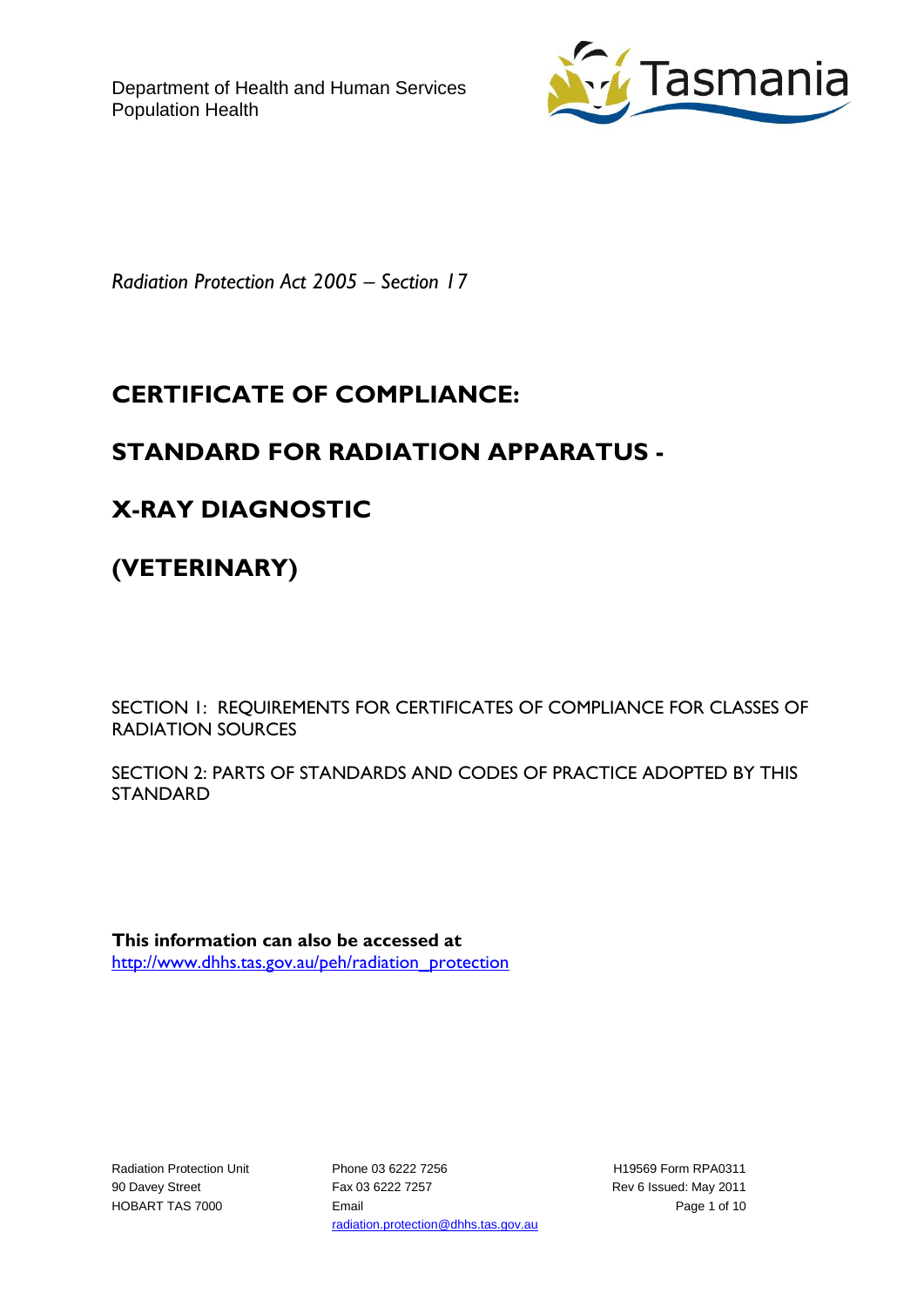## **Section 1 –** REQUIREMENTS FOR CERTIFICATES OF COMPLIANCE FOR CLASSES OF RADIATION APPARATUS.

## **PART – A**

**Section 2 of this Standard is to be used by an accredited person when assessing Radiation Apparatus, classified by Radiation Protection Act 2005 licences as "Xray fixed radiography", "X-ray mobile radiography", "X-ray mobile radioscopy" "X-ray mobile capacitor discharge" and "X-ray intraoral", for the purpose of issuing a certificate of compliance in accordance with 17 (1) (b) of the Radiation Protection Act 2005 when these radiation apparatus are to be used for veterinary radiology only.**

**The Radiation Apparatus must be shown to fully comply with the requirements in Section 2 of this Standard.**

**The requirements in Section 2 are taken from the following:**

| AS/NZS                                             | Approval and test specification - Medical electrical equipment:                                                                                                       |
|----------------------------------------------------|-----------------------------------------------------------------------------------------------------------------------------------------------------------------------|
| 3200.2.28:1994                                     | Particular requirements for safety-X-ray source assemblies and X-                                                                                                     |
| IEC 60601-2-28                                     | ray tube assemblies for medical diagnosis generators.                                                                                                                 |
| AS/NZS                                             | Approval and test specification - Medical electrical equipment -                                                                                                      |
| 3200.2.15:1994                                     | Particular requirements for safety - Capacitor discharge X-ray                                                                                                        |
| IEC 601-2-15:1988                                  | generators.                                                                                                                                                           |
| ARPANSA (RPS 17)<br><b>July 2009</b><br><b>RAR</b> | "Code of Practice for Radiation Protection In Veterinary<br>Medicine (2009)"<br>Regulatory Authority Requirements - Department of Health and<br><b>Human Services</b> |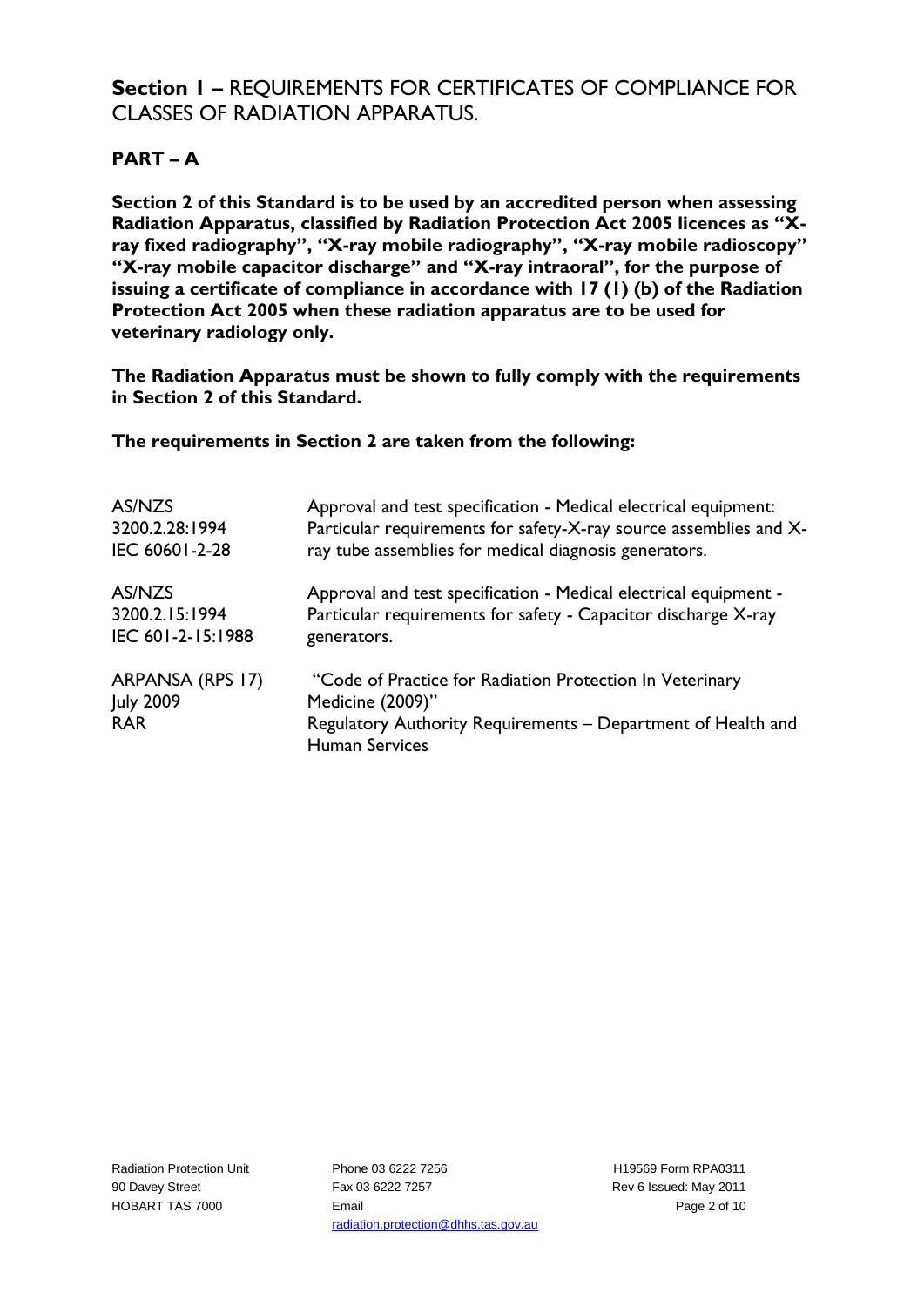### **PART – B**

**Section 2 of this Standard is to be used by an accredited person when assessing Radiation Apparatus, classified by Radiation Protection Act 2005 licences as "Xray fixed radiography", "X-ray mobile radiography", "X-ray mobile radioscopy" "X-ray mobile capacitor discharge" and "X-ray intraoral", for the purpose of issuing a certificate of compliance in accordance with 17 (1) (b) of the Radiation Protection Act 2005 when these radiation apparatus are to be used for veterinary radiology only.**

**The holder of a licence to manufacture or sell such Radiation Apparatus must be able to show that the Radiation Apparatus fully complies with the following Standards\* .**

| AS/NZS            | Approval and test specification - Medical electrical equipment:   |
|-------------------|-------------------------------------------------------------------|
| 3200.2.28:1994    | Particular requirements for safety-X-ray source assemblies and X- |
| IEC 60601-2-28    | ray tube assemblies for medical diagnosis generators.             |
| AS/NZS            | Approval and test specification - Medical electrical equipment -  |
| 3200.2.15:1994    | Particular requirements for safety - Capacitor discharge X-ray    |
| IEC 601-2-15:1988 | generators.                                                       |
| ARPANSA (RPS 17)  | "Code of Practice for Radiation Protection In Veterinary          |
| <b>July 2009</b>  | Medicine (2009)"                                                  |

Radiation Protection Unit 90 Davey Street HOBART TAS 7000

<u>.</u>

Phone 03 6222 7256 Fax 03 6222 7257 Email radiation.protection@dhhs.tas.gov.au

H19569 Form RPA0311 Rev 6 Issued: May 2011 Page 3 of 10

<sup>\*</sup> In many cases radiation apparatus will bear the **"CE"** mark, and comply with the requirements of **MDD 93/42/EEC.** As part of the process of obtaining a CE mark the manufacturer makes an application to a "Certifying Body" to have the equipment assessed. Annex III of the MDD directive states that in making an application for **"EC type examination"** the manufacturer would, in their application, state the "Standards" that they wished to be tested against (article 5).

In order for licensed manufacturers or sellers to issue a certificate of compliance under the Radiation Protection Act 2005, they need only demonstrate that they hold, or have access to, the "*EC Declaration of Conformity"* documents which show that the "make and model" of apparatus they are supplying complies with the Standards listed in Part B above.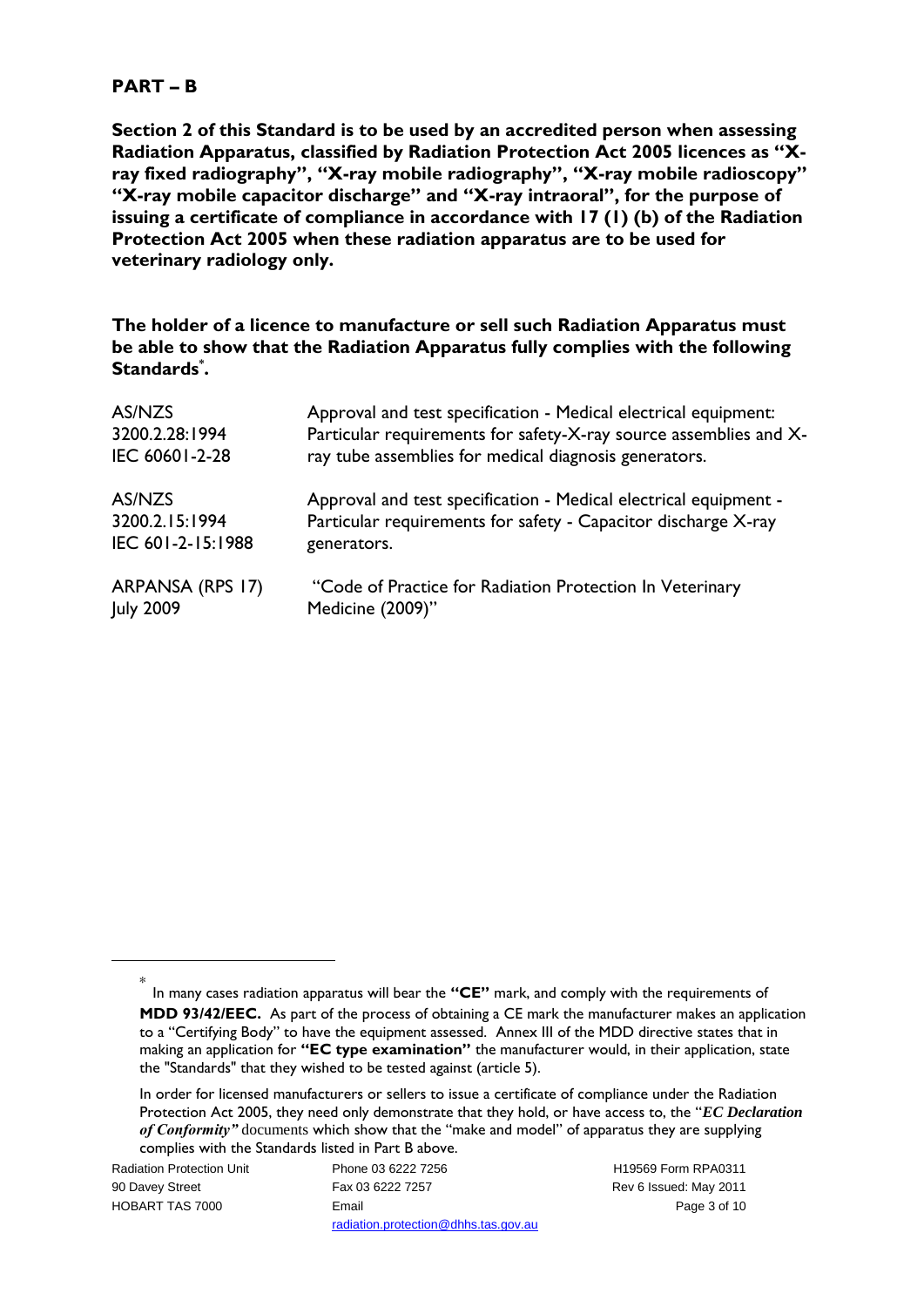### **Section 2 – PARTS OF STANDARDS AND CODES OF PRACTICE ADOPTED BY THIS STANDARD OF COMPLIANCE.**

### **Requirements Applicable to Diagnostic X-ray Equipment Fixed and Mobile Radiography**

| <b>ITEM</b>                      | <b>Requirements</b>                                                                                                                                                                                                                                                                                                                                                                                                                                            |
|----------------------------------|----------------------------------------------------------------------------------------------------------------------------------------------------------------------------------------------------------------------------------------------------------------------------------------------------------------------------------------------------------------------------------------------------------------------------------------------------------------|
| <b>Indicators</b>                |                                                                                                                                                                                                                                                                                                                                                                                                                                                                |
| markings                         | <b>ARPANSA RPS 17 Schedule B4.2 (b)</b><br>all controls, meters, lights and other indicators relevant to the operation of the<br>equipment must be:<br>(i) readily discernible; and<br>(ii) clearly labelled as to function                                                                                                                                                                                                                                    |
| indication of loading<br>factors | <b>ARPANSA RPS 17 Schedule B4.2 (f)</b><br>for X-ray equipment having<br>(i) adjustable loading factors, the control panel must incorporate indicators that show<br>the loading factors.                                                                                                                                                                                                                                                                       |
|                                  | <b>ARPANSA RPS 17 Schedule B4.2 (f)</b><br>for X-ray equipment having<br>(ii) non-adjustable loading factors, permanent marks or labels must be used to indicate<br>these parameters.                                                                                                                                                                                                                                                                          |
| warning signs                    | <b>ARPANSA RPS 17 Schedule B4.2 (a)</b><br>the X-ray control panel must bear a permanent and conspicuous sign:<br>(i) prohibiting unauthorised use, and<br>(ii) warning that hazardous X-radiation is emitted when the equipment is in operation                                                                                                                                                                                                               |
| irradiation indicator            | <b>ARPANSA RPS 17 Schedule B4.2 (c)</b><br>the control panel must have a readily discernible, separate indicator that indicates<br>when X-rays are being produced.                                                                                                                                                                                                                                                                                             |
| audible signal                   | <b>RAR</b>                                                                                                                                                                                                                                                                                                                                                                                                                                                     |
|                                  | A signalling device audible at the location from which the equipment is operated shall<br>indicate the termination of the exposure<br>For some X-ray equipment installed and licensed prior to 1 September 2006 (typically<br>manufactured circa 1970) the manufacturer has not provided for an audible signal.<br>These units do not need to comply with this requirement provided an unambiguous<br>visible exposure indicator is present on the X-ray unit. |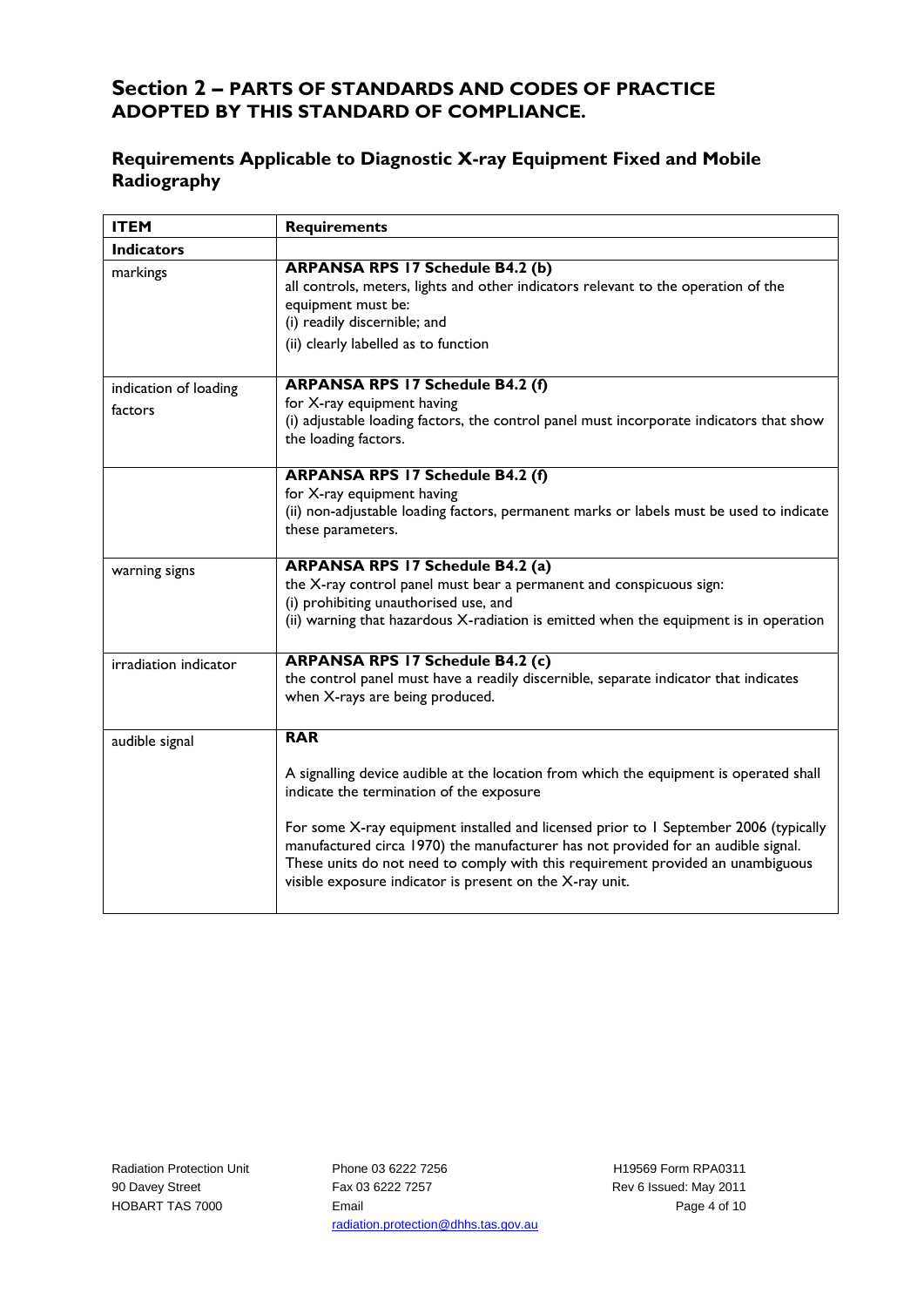| <b>Beam collimator</b>    |                                                                                                                                                                             |
|---------------------------|-----------------------------------------------------------------------------------------------------------------------------------------------------------------------------|
| light beam collimator     | <b>ARPANSA RPS 17 Schedule B5.1 (b)</b>                                                                                                                                     |
|                           | The x-ray unit must have a light beam collimator that:                                                                                                                      |
|                           |                                                                                                                                                                             |
|                           | (i) enables adjustment of the size of the X-ray field                                                                                                                       |
| adjustable                |                                                                                                                                                                             |
| field size indicated      | (ii) incorporates a means to indicate the size of the X-ray field at the image reception                                                                                    |
|                           | area.                                                                                                                                                                       |
|                           |                                                                                                                                                                             |
| alignment of x-ray field  | (iii) ensures that the respective edges of the X-ray field along either the length or the                                                                                   |
| and light beam            | width of the visually defined field do not exceed 1% of the distance from the source<br>to the centre of the visually defined field when the surface on which it appears is |
|                           | perpendicular to the central axis of the useful X-ray beam;                                                                                                                 |
|                           |                                                                                                                                                                             |
| Indicates the centre of   | (iv) ensures that the visually defined field (light field) contains crosswires                                                                                              |
| the field                 | or other acceptable mode of indicating the centre of the X-ray beam (dark cross-                                                                                            |
|                           | wires on an illuminated field are preferred to illuminated cross wires on a dark field.)                                                                                    |
|                           | (v) ensures that the centre of the X-ray beam and indicated centre of the light beam                                                                                        |
| Alignment of the x-ray    | correspond to an accuracy of within 1% of the distance from the source to the point                                                                                         |
| field centre and light    | on the illuminated surface at which it appears.                                                                                                                             |
| beam centre               |                                                                                                                                                                             |
| brightness of light beam  | (vi) ensures that the brightness of the light field is sufficiently great that the light field                                                                              |
|                           | is clearly visible in ambient illumination.                                                                                                                                 |
|                           |                                                                                                                                                                             |
| contrast for the edge of  | (vii) clearly shows the outer edges of the light field with a high edge-field contrast                                                                                      |
| the light beam.           | ratio.                                                                                                                                                                      |
| <b>Light switch</b>       |                                                                                                                                                                             |
| thermal protection        | AS/NZS 3200.2.28;1994 42.101                                                                                                                                                |
|                           | Beam limiting devices incorporating a light field indicator must be provided with one                                                                                       |
|                           | of the following means to reduce the possible temperature rise occurring if the lamp                                                                                        |
|                           | remains energised while the beam limiting device is covered with drapes or other                                                                                            |
|                           | material, reducing the normal heat dissipation                                                                                                                              |
|                           | a) a thermal cut out                                                                                                                                                        |
|                           | b) a time limiting device preventing the lamp remaining on for more than 2 minutes                                                                                          |
|                           | c) a statement in the accompanying documents giving details of a time limiting switch                                                                                       |
|                           | to be connected externally to perform the function described in b)                                                                                                          |
| <b>Protection against</b> |                                                                                                                                                                             |
| mechanical hazards        |                                                                                                                                                                             |
| mechanical stability      | ARPANSA RPS 17 Schedule B4.2 (d) (i)                                                                                                                                        |
|                           | the X-ray unit must be arranged so that the X-ray tube is:                                                                                                                  |
|                           | A. securely fixed; and                                                                                                                                                      |
|                           | B. correctly aligned within the X-ray tube housing                                                                                                                          |
|                           |                                                                                                                                                                             |
|                           |                                                                                                                                                                             |
| stays where positioned    | ARPANSA RPS 17 Schedule B4.2 (d) (ii)                                                                                                                                       |
|                           | the X-ray source assembly must maintain its required position                                                                                                               |
|                           | without drift, oscillation or vibration during operation.                                                                                                                   |
|                           |                                                                                                                                                                             |

Radiation Protection Unit 90 Davey Street HOBART TAS 7000

Phone 03 6222 7256 Fax 03 6222 7257 Email radiation.protection@dhhs.tas.gov.au

H19569 Form RPA0311 Rev 6 Issued: May 2011 Page 5 of 10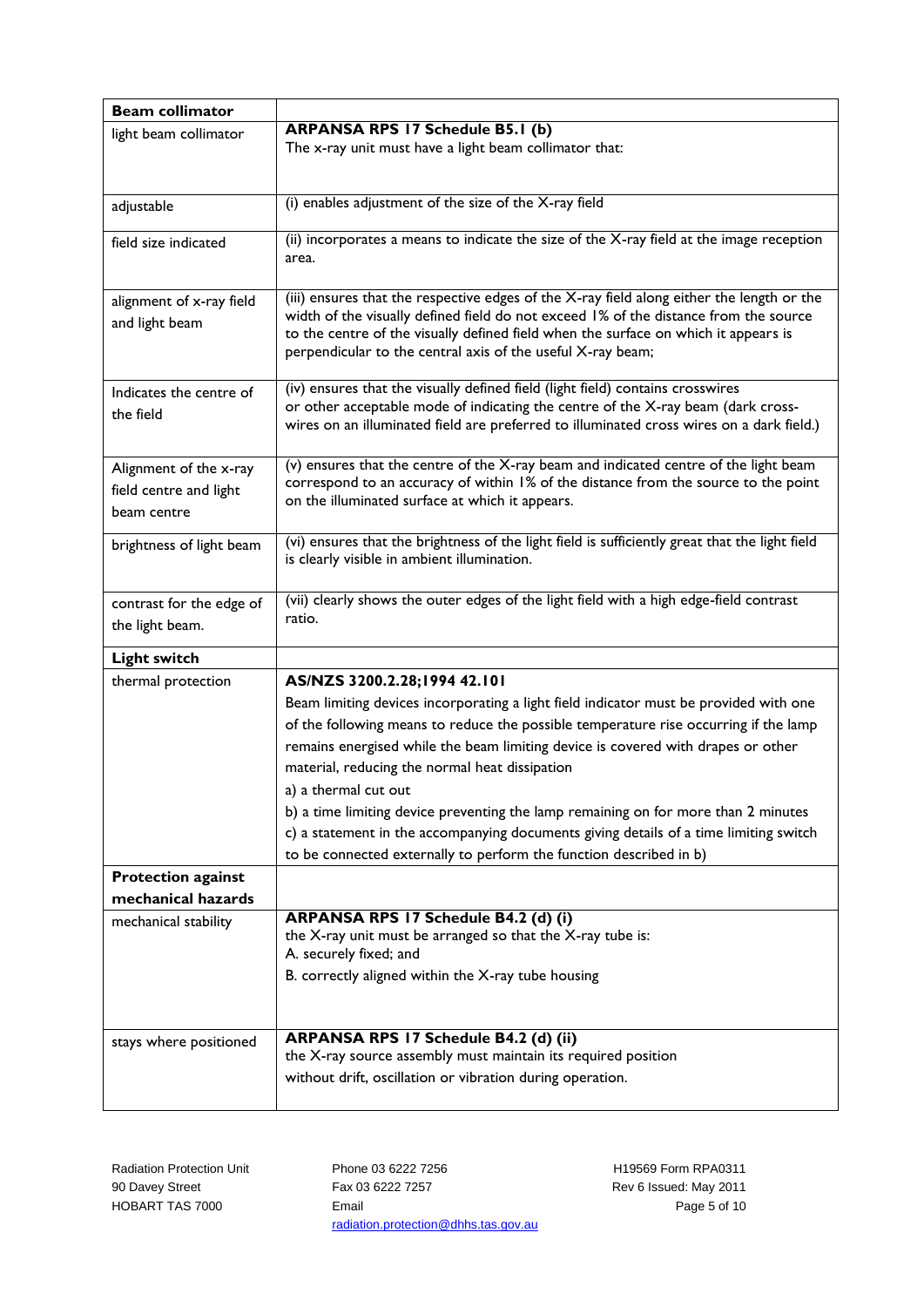| <b>Exposure controls</b> |                                                                                                                                                                                                                                                                                                              |
|--------------------------|--------------------------------------------------------------------------------------------------------------------------------------------------------------------------------------------------------------------------------------------------------------------------------------------------------------|
| irradiation control      | <b>ARPANSA RPS 17 Schedule B4.2 (e)</b>                                                                                                                                                                                                                                                                      |
|                          | each X-ray unit must be fitted with an irradiation switch, timer, or other device that:                                                                                                                                                                                                                      |
|                          | (i) initiates and terminates X-ray production                                                                                                                                                                                                                                                                |
|                          | (ii) requires continuous pressure by the operator to produce X-rays                                                                                                                                                                                                                                          |
|                          | (iii) in the case of a foot switch, is constructed so that X-rays cannot be produced by<br>accidental activation of the switch                                                                                                                                                                               |
|                          | (iv) is an electronic type                                                                                                                                                                                                                                                                                   |
|                          |                                                                                                                                                                                                                                                                                                              |
| Output (kerma)           |                                                                                                                                                                                                                                                                                                              |
| reproducibility          | ARPANSA RPS 17 Schedule B4.2 (g)<br>for any selected combination of X-ray tube voltage, current and time, the coefficient<br>of variation of any 5 consecutive irradiations taken at the same distance within a<br>period of 10 minutes must not exceed 0.05                                                 |
| X-ray tube shielding     | <b>ARPANSA RPS 17 Schedule B4.2 (h)</b><br>the X-ray tube must be enclosed in a shielded housing so that the leakage radiation<br>from the X-ray tube housing does not exceed I mGy in I hour at I metre from the<br>focal spot at the maximum X-ray tube voltage at which the equipment can be<br>operated. |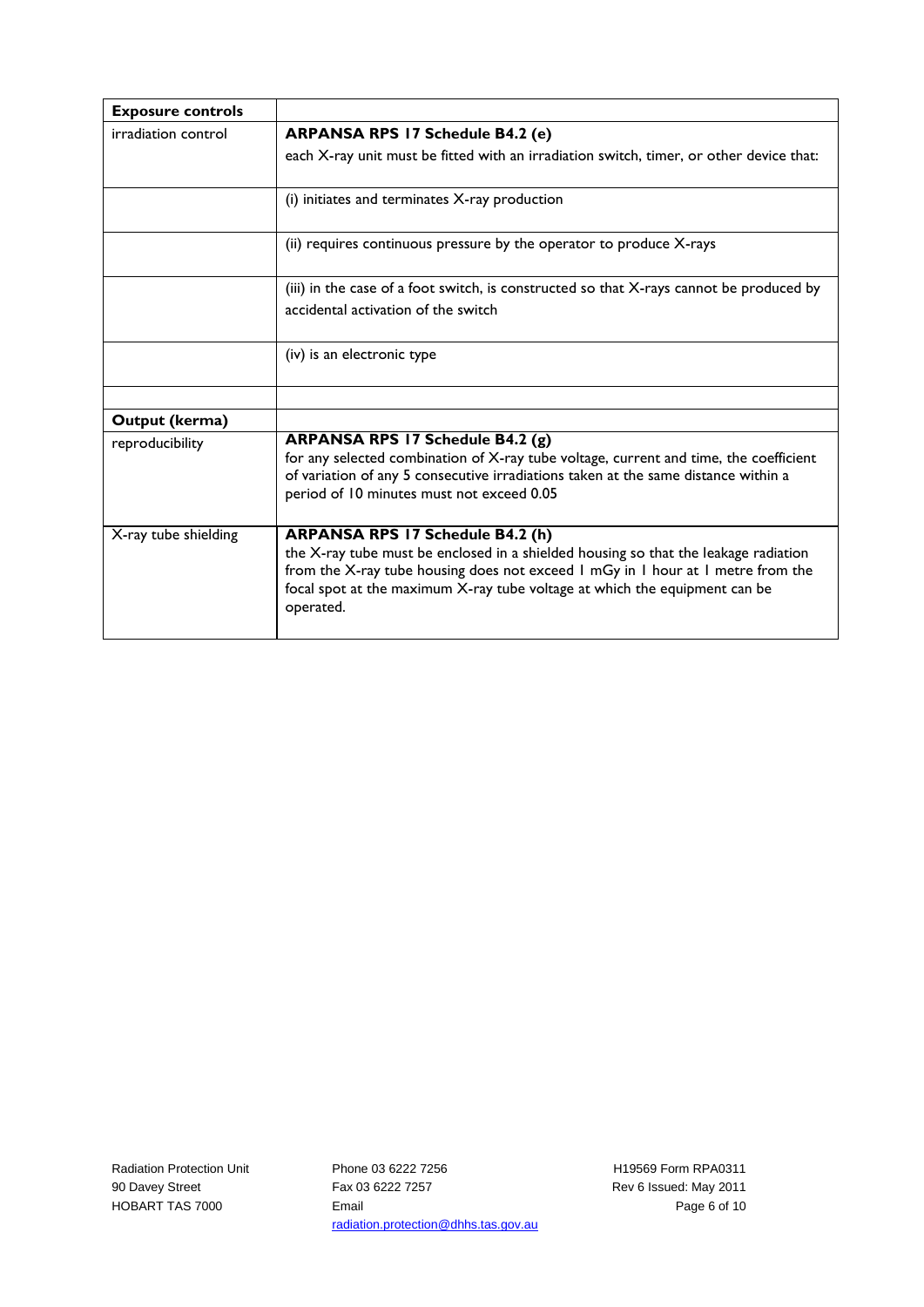In addition to the **Requirements Applicable to Diagnostic X-ray Equipment Fixed and Mobile Radiography** the following additional requirements are applicable to **Diagnostic X-ray Equipment –Fluoroscopy.**

| <b>ITEM</b>       | <b>Requirements</b>                                                                                                                                                                                                         |
|-------------------|-----------------------------------------------------------------------------------------------------------------------------------------------------------------------------------------------------------------------------|
| image intensifier | <b>ARPANSA RPS 17 Schedule B7.1</b><br>(a) a properly installed and maintained $X$ -ray image intensification                                                                                                               |
|                   | System.                                                                                                                                                                                                                     |
| remote monitor    | b) a remote television display for group viewing and teaching purposes.                                                                                                                                                     |
| Kerma rates       | (c) air kerma rates that:<br>(i) during fluoroscopy do not exceed the values given in Table 2<br>measured under the conditions given in Table 3; and<br>(ii) at the input surface of an image intensifier do not exceed the |
|                   | relevant value given in Table 4                                                                                                                                                                                             |

#### **TABLE 2: AIR KERMA RATES DURING FLUOROSCOPY**

| <b>Manual</b> | <b>Automatic</b>                    | High level (boost)" |
|---------------|-------------------------------------|---------------------|
| 50 mGy/min    | $100 \frac{\text{mGy}}{\text{min}}$ | 150 mGy/min         |

#### **TABLE 3: TEST CONDITIONS**

| <b>Conditions</b>                                                                                                                                                                         | <b>Measurement distance</b>                                                              |
|-------------------------------------------------------------------------------------------------------------------------------------------------------------------------------------------|------------------------------------------------------------------------------------------|
| <b>UNDER-TABLE X-RAY TUBE</b><br>When an animal support is permanently<br>between the X-ray tube assembly and the<br>position of the animal.                                              | 10 mm from the animal support on the<br>animal side of the support.                      |
| <b>OVER-TABLE X-RAY TUBE</b><br>When an animal support is permanently<br>between the position of the animal and the<br>X-ray image receptor.                                              | 300 mm above the animal support on the<br>X-ray tube side of the support.                |
| <b>FIXED ARM SYSTEMS</b><br>Where the X-ray tube and the image receptor<br>are mechanically linked and where an animal<br>support may or may not be permanently in<br>the radiation beam. | 300 mm from the image receptor plane<br>but not less than 400 mm from the focal<br>spot. |
| <b>OTHER FLUOROSCOPY SYSTEMS</b><br>Where no animal support is permanently in<br>the radiation beam.                                                                                      | 400 mm from the focal spot or the<br>minimum distance, whichever is greater.             |

#### TABLE 4: AIR KERMA RATES AT THE FIELD INPUT SURFACE

| <b>Field size</b><br>(mm) | Air kerma rate<br>$(\mu Gy/min)$ |
|---------------------------|----------------------------------|
| 110 to $< 140$            | 120                              |
| 140 to $<$ 230            | 80                               |
| > 230                     | 60                               |

#### **MEASUREMENT CONDITIONS**

The measurement conditions are to be such that sufficient copper filtration is added to the X-ray beam to obtain, on automatic brightness/dose rate systems, an X-ray tube voltage between 70 kVp and 80 kVp.

For acceptable manual systems, these air kerma rates are not exceeded for the normal clinical settings when used with average animals.

The measurements are to be obtained without the grid or alternatively, by applying a traceable grid correction factor for the energy of the radiation beam being used.

Radiation Protection Unit 90 Davey Street HOBART TAS 7000

Phone 03 6222 7256 Fax 03 6222 7257 Email radiation.protection@dhhs.tas.gov.au

H19569 Form RPA0311 Rev 6 Issued: May 2011 Page 7 of 10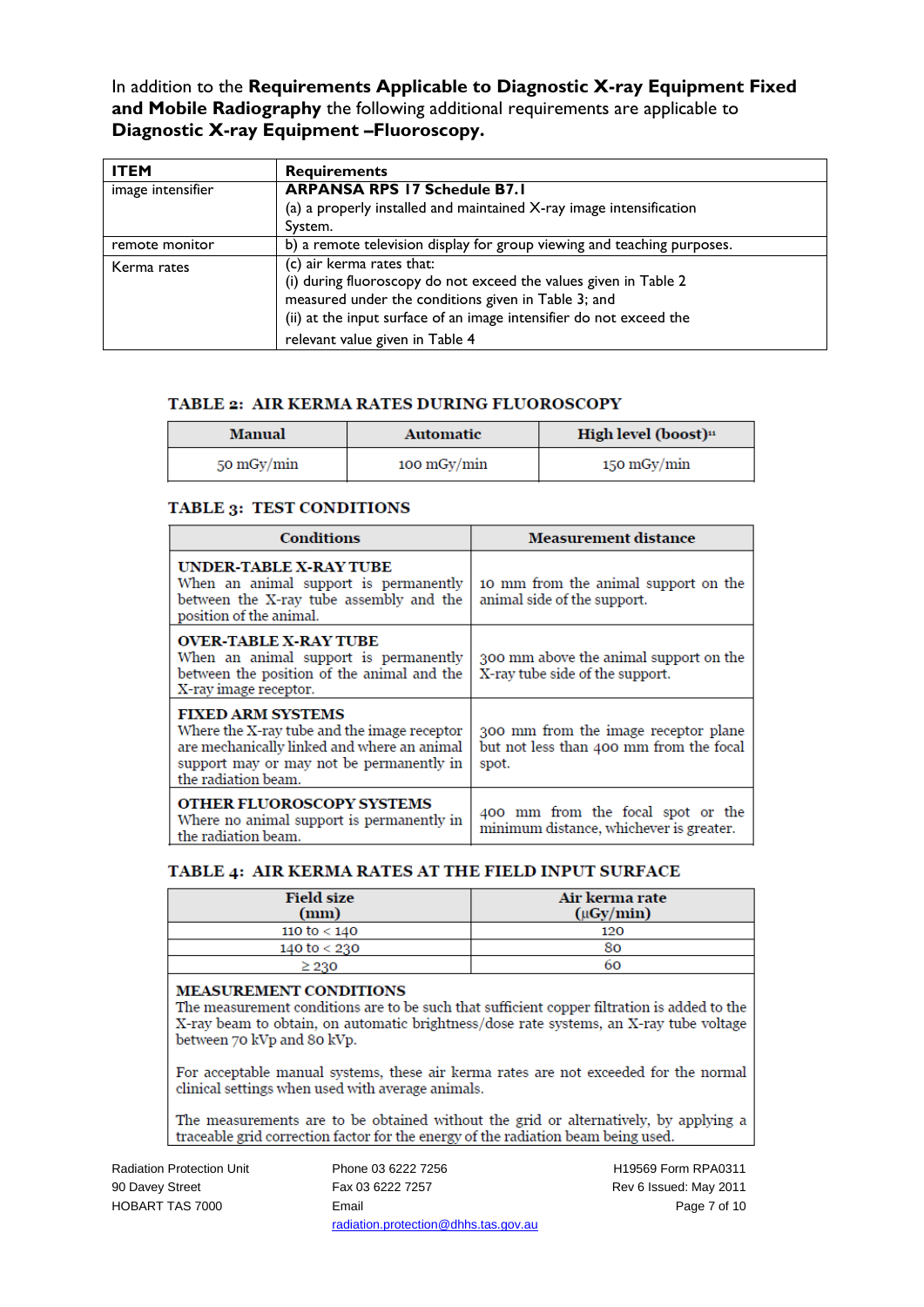### In addition to the **Requirements Applicable to Diagnostic X-ray Equipment Fixed and Mobile Radiography** the following additional requirements are applicable to **Mobile Capacitor Discharge Equipment.**

| <b>ITEM</b>                                                 | <b>Requirements</b>                                                                                                                                                                                                                                                                                                                 |
|-------------------------------------------------------------|-------------------------------------------------------------------------------------------------------------------------------------------------------------------------------------------------------------------------------------------------------------------------------------------------------------------------------------|
| preselection of X-ray<br>tube voltage prior to<br>charging  | AS/NZS 3200.2.15:1994 29.1.104 a)<br>The preselection of the INITIAL X-RAY TUBE VOLTAGE shall be possible before<br>the charging of the capacitor is initiated.                                                                                                                                                                     |
| indication of X-ray tube<br>voltage after "charging"        | AS/NZS 3200.2.15:1994 29.101.3 a)<br>The preselected value of the INITIAL X-RAY TUBE VOLTAGE at the charged<br>capacitor shall be indicated on the CONTROL PANEL.                                                                                                                                                                   |
| presence of selected<br><b>X-RAY TUBE</b><br><b>VOLTAGE</b> | AS/NZS 3200.2.15:1994 29.101.3 b)<br>A visible indication shall be provided on the CONTROL PANEL to indicate when<br>the storage capacitor is charged to the preselected INITIAL X-RAY TUBE<br><b>VOLTAGE.</b>                                                                                                                      |
| air kerma rate when<br>exposure switch not<br>activated     | <b>ARPANSA RPS 17 Schedule B 9.1 (i)</b><br>when the exposure switch is not activated, ensures that the air<br>kerma rate from any accessible surface of the X-ray tube housing,<br>including the associated diaphragm or light beam collimator,<br>does not exceed 20 µGy.h-1 at 0.05 m even when the collimator is<br>fully open. |
| <b>Capacitor discharge</b><br>X-ray generator               |                                                                                                                                                                                                                                                                                                                                     |
| selection of exposure<br>factors                            | AS/NZS 3200.2.15:1994 29.1.104 a)<br>Preselection of the initial X-ray tube voltage shall be possible before the charging of<br>the capacitor                                                                                                                                                                                       |
| indication of charging                                      | AS/NZS 3200.2.15:1994 29.1.103 f)<br>The process of charging and discharging the capacitor shall be indicated at the<br>control panel                                                                                                                                                                                               |
| charging completed                                          | AS/NZS 3200.2.15:1994 29.1.104 f)<br>The charging process shall be terminated automatically when the preselected initial<br>X-ray tube voltage has been reached                                                                                                                                                                     |
| resetting to a lower kV                                     | AS/NZS 3200.2.15:1994 29.1.104 g)<br>Means shall be provided to discharge the capacitor within the specified range of<br>initial X-ray tube voltages to any value lower than that to which it is initially<br>preselected                                                                                                           |
| discharge of capacitor                                      | <b>ARPANSA RPS 17 Schedule B 9.1 (ii)</b><br>(ii) enables the capacitor(s) to be discharged without exceeding these<br>levels.                                                                                                                                                                                                      |
| adequacy of stored<br>energy                                | AS/NZS 3200.2.15:1994 29.106 a)<br>In all combinations of exposure factors the residual X-ray tube voltage shall not be<br>less than 50% of its initial value                                                                                                                                                                       |
| Radiation Protection Unit                                   | Phone 03 6222 7256<br>H19569 Form RPA0311                                                                                                                                                                                                                                                                                           |

90 Davey Street HOBART TAS 7000

Fax 03 6222 7257 Email radiation.protection@dhhs.tas.gov.au Rev 6 Issued: May 2011 Page 8 of 10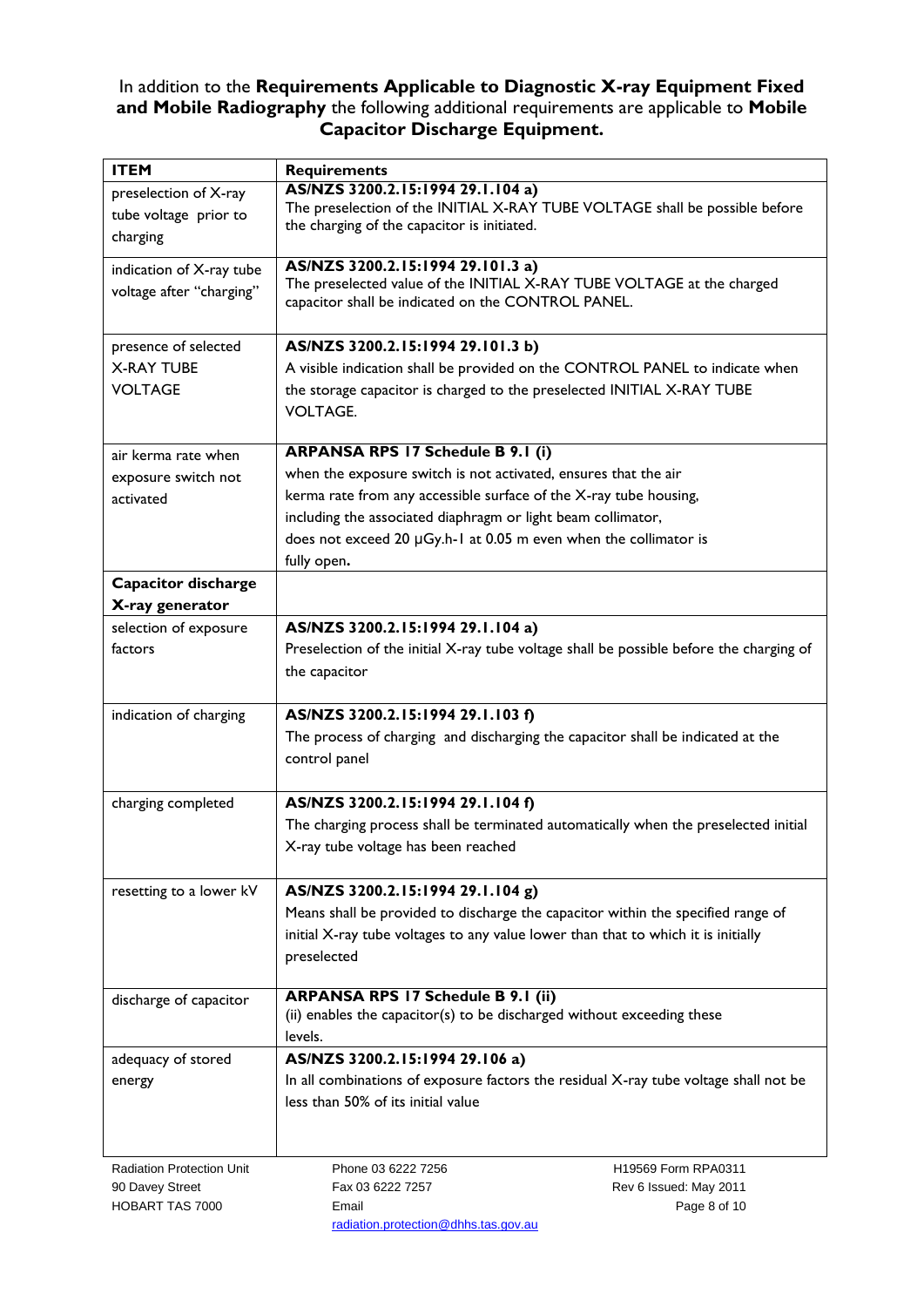## **Requirements Applicable to Veterinary Dental X-ray Equipment Only**

| <b>ITEM</b>                                     | <b>Requirements</b>                                                                                                                                                                                                                                                                                                                                                                                                                                                                                                                                                                                           |
|-------------------------------------------------|---------------------------------------------------------------------------------------------------------------------------------------------------------------------------------------------------------------------------------------------------------------------------------------------------------------------------------------------------------------------------------------------------------------------------------------------------------------------------------------------------------------------------------------------------------------------------------------------------------------|
| <b>Indicators</b>                               |                                                                                                                                                                                                                                                                                                                                                                                                                                                                                                                                                                                                               |
| mains                                           | ARPANSA RPS 17 Schedule B8.1 (i), (i) and (ii)<br>have a means of indicating when the main switch is in the "ON" position; and the<br>control panel is energised.                                                                                                                                                                                                                                                                                                                                                                                                                                             |
| energised X-ray tube                            | <b>ARPANSA RPS 17 Schedule B8.1 (j)</b><br>Have a clearly visible light to indicate when the X-ray tube is energised.                                                                                                                                                                                                                                                                                                                                                                                                                                                                                         |
| audible signal                                  | <b>ARPANSA RPS 17 Schedule B8.1 (k)</b><br>Have a signal audible to the operator, other than the sound produced fortuitously<br>by switching devices or contactors during the exposure, to indicate the duration of<br>the exposure or termination of the exposure.<br><b>RAR</b><br>For some X-ray equipment installed and licensed prior to 1 September 2006<br>(typically manufactured circa 1970) the manufacturer has not provided for an<br>audible signal. These units do not need to comply with this requirement provided<br>an unambiguous visible exposure indicator is present on the X-ray unit. |
| <b>Protection against</b><br>mechanical hazards |                                                                                                                                                                                                                                                                                                                                                                                                                                                                                                                                                                                                               |
| moves easily                                    | <b>RAR</b><br>The tube housing should be easy to move and position by an operator.                                                                                                                                                                                                                                                                                                                                                                                                                                                                                                                            |
| stays where positioned                          | ARPANSA RPS 17 Schedule B 8.1 (q)<br>Ensure that the X-ray tube head remains stationary when placed in position for<br>radiography.                                                                                                                                                                                                                                                                                                                                                                                                                                                                           |
| X-ray field                                     |                                                                                                                                                                                                                                                                                                                                                                                                                                                                                                                                                                                                               |
| collimator mandatory                            | ARPANSA RPS 17 Schedule B 8.1 (b) (i) and (ii)<br>Be fitted with an open ended beam applicator that limits the maximum dimension of<br>the X-ray field at the open end of the beam applicator to no greater than 60 mm.<br>Ensures that the outline of the open end of the beam applicator coincides with the<br>size and position of the X-ray field and at no point is more than 3 mm outside the<br>corresponding point of the X-ray field.                                                                                                                                                                |

Radiation Protection Unit 90 Davey Street HOBART TAS 7000

Phone 03 6222 7256 Fax 03 6222 7257 Email radiation.protection@dhhs.tas.gov.au

H19569 Form RPA0311 Rev 6 Issued: May 2011 Page 9 of 10